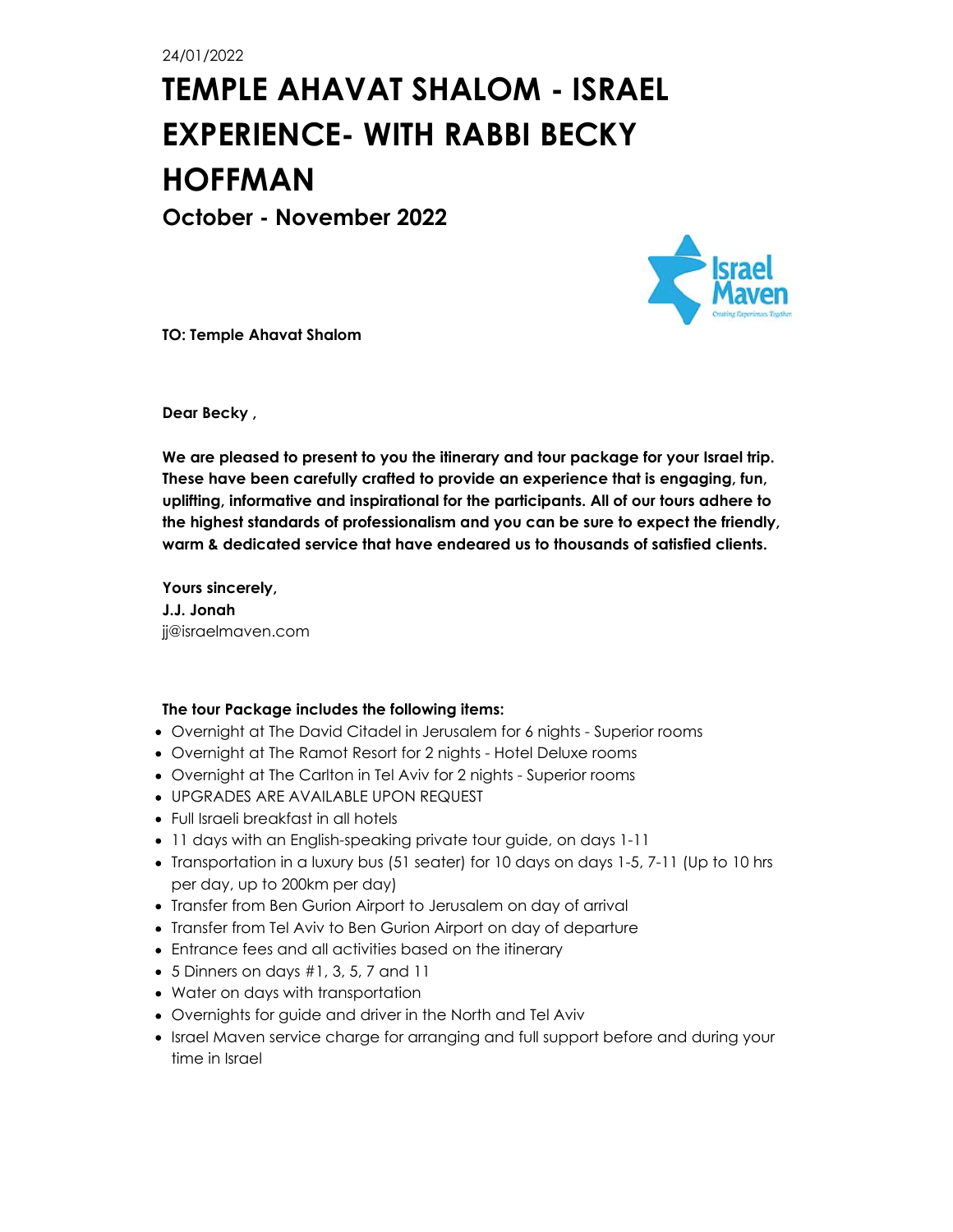Cost per person for the trip on double occupancy is calculated as follows:

- Minimum of 25 full-paying participants- \$4,370
- Minimum of 30 full-paying participants- \$4,239
- Minimum of 35 full-paying participants- \$4,145
- Minimum of 40 full-paying participants- \$4,074
- Single Occupancy Supplement \$1,924 USD

# **THE PRICE DOES NOT INCLUDE THE FOLLOWING:**

- Flights
- Early check in or late check out at hotels
- Any sites, meals or items not mentioned above
- Any additional guests at meals or sites unless otherwise noted
- Tips and gratuities please see tipping guidelines below

# **NOTES**

**Sites & Change** - The itinerary is not final and the order in which sights are listed is not necessarily the order in which you will visit them. Due to weather, traffic or other factors beyond our control, your guide might suggest minor changes.

**Guide & Vehicle** - Please note that your guide is limited to 10 hours a day, vehicle is limited to 10 hours and/or 200 kilometers a day and not available in the evening, unless otherwise noted. Adding time or extra mileage may accrue additional charges accordingly.

Vehicles quoted have allowances for one piece of standard-size checked luggage and one small handbag for each person. If you anticipate having more luggage, you must notify us to adjust your vehicle, which may increase the price.

# **Tipping guidelines for Israeli staff**

For Individual/groups up to and including 14 participants:

- Driver \$40-80 per day
- Guide not as driver \$50-\$100 per day, if guide as driver \$75-\$125 per day

For groups of 15 participants or more:

- Driver \$3-\$5 per person per day
- Guide \$7-\$10 per person per day

# **TERMS OF PAYMENT:**

- All prices and payments are in US DOLLARS
- **Deposit of \$500 USD per person to secure reservations**
- Balance of payment to be made 45 days before the start of the trip by 09/09/2022
- Payment should be made by either:
	- o Bank transfer in US Dollars to Israel Maven Tours LTD, Bank Leumi, 21 Ramban st, Rechavia, Jerusalem, Branch # 912, Account # 249300/80, Swift: LUMIILITXXX, Code IL010912 IBAN IL640109120000024930080
	- Credit card please let us know if you'd like to pay via credit card and we will email you a link to our secure online payment system.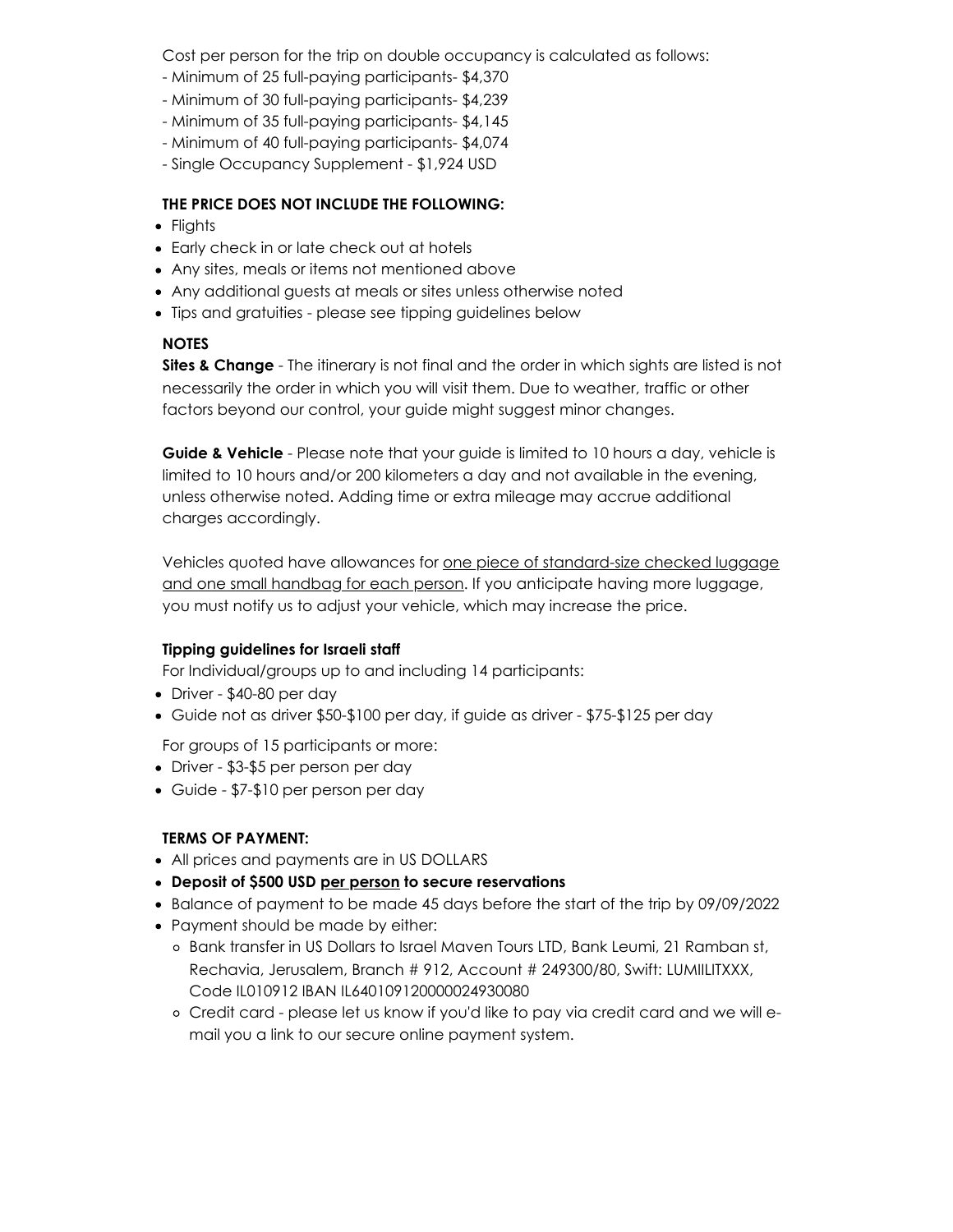### **CANCELLATION POLICY:**

If cancellation is received in our office:

- Up to 90 days before the start of the trip no cancellation fee, full refund
- Between 90-45 days before the start of the trip cancellation fee of \$500.00 per person plus hotel cancellation fees, if any
- Between 44-30 days before the start of the trip cancellation fee of \$800.00 per person plus hotel cancellation fees, if any Within 29 days of the start of the trip - full payment for the entire trip will be charged, no refund
- Cancellation of various elements in the program less than 48 hours prior to the event may well result in a full cancellation charge.

#### **INSURANCE:**

WE STRONGLY URGE YOU TO TAKE OUT COMPREHENSIVE TRAVEL INSURANCE IN THE EVENT THAT YOU NEED TO CANCEL YOUR TRIP.

For your convenience, we have made arrangements with SMS-Travel Insurance Center of Omaha, Nebraska. SMS has over 25 years of experience as worldwide insurance brokers and can help you choose the policy that best meets your needs. Our contact person is Yonah Engel, mention promo code: ISRAELMAVEN. Email: yonah@travelinsuranceisrael.com ; USA phone (402) 404-5205. If you take out insurance with 14 days of making your first payment towards the trip (land or air) you may qualify for "cancel for any reason" with a return of up to 75%.

#### **NEW VAT TAX REGULATIONS**

Please be aware that according to the new Israeli tax laws, being strictly enforced by all hotels, all guests holding Israel citizenship, even those with dual citizenship/passports both for individual travelers and guests part of a group, or invited local guests, will be charged VAT tax. Therefore we need to receive this information in advance in order to finalize the bill. Should we not get this information in advance, and hotels charge us VAT tax, be aware that we will charge you with this extra amount retroactively.

#### **PASSPORT VALIDITY:**

As is customary for international travel, your passport should be valid for a minimum of 6 months from the date of entry to Israel or you may not be permitted to travel.

#### **RESPONSIBILITY:**

Israel Maven Tours Ltd., (hereinafter called the Tour Operator), acts only as an agent for the various companies, owners or contractors providing the means of transportation, accommodation and other services. All exchange orders, coupons and tickets are offered subject to the Terms and Conditions under which such services are offered or provided. The issuance and acceptance of such tickets shall be deemed to be consent to the further conditions that the Tour Operator shall not be in any way liable or injury, damage, loss, accident, delay or irregularity in any vehicle, or through the acts or defaults of any company or person engaged in conveying the passenger/s or of any hotel proprietor, personnel or servant otherwise in connection therewith.